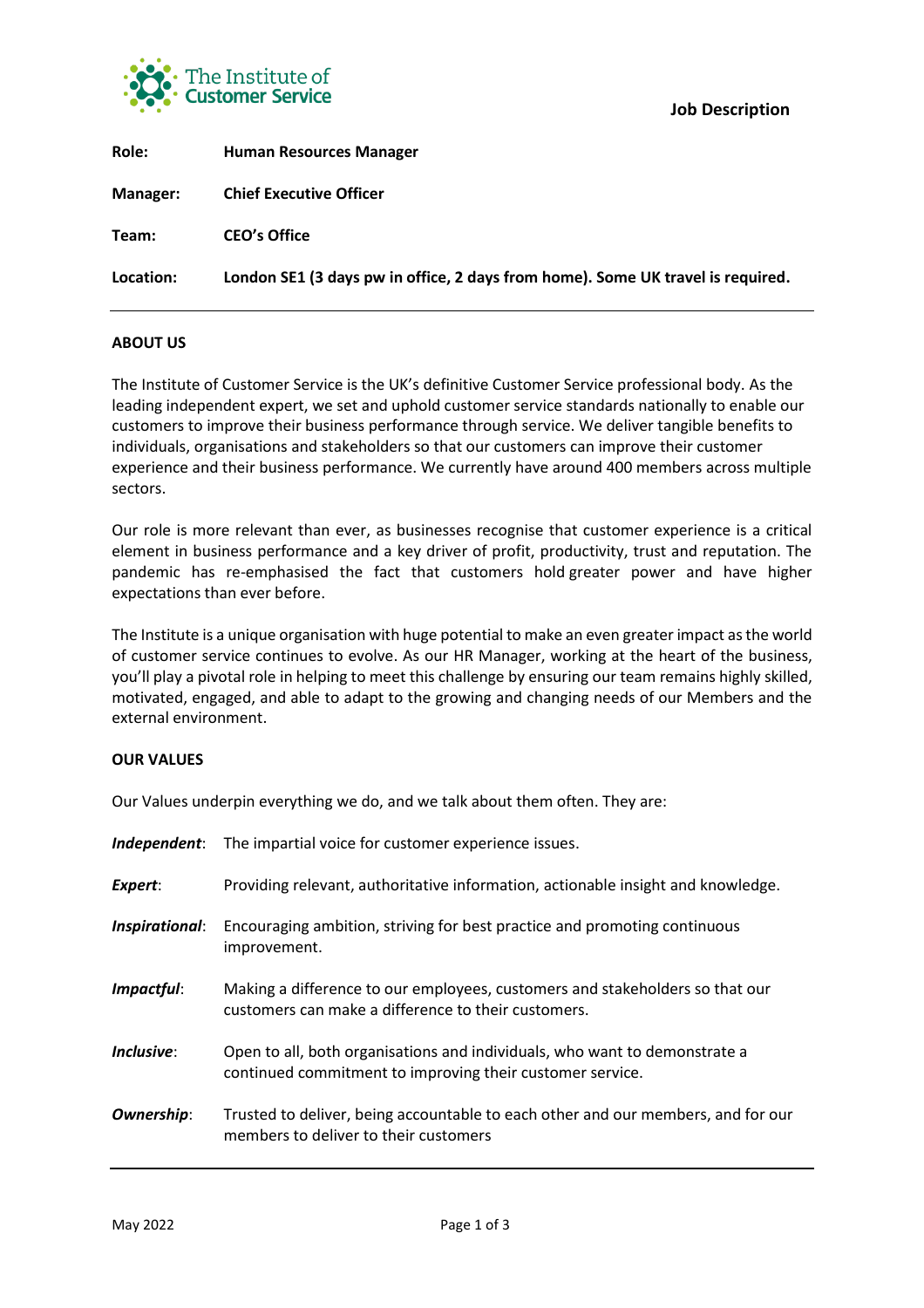

# **OVERALL PURPOSE OF THE ROLE**

Reporting directly to the Chief Executive, you'll add value by delivering all the essential aspects of people management, providing advice and focusing on building a sustainable and high-performing culture.

This is a varied stand-alone role where you'll manage all aspects of HR practice and ensure our approach supports the business and is in line with our Values. You'll work across the business to implement our people plans with a focus on performance, development, engagement and wellbeing.

### **KEY RESPONSIBILITIES**

- 1. Support the development of The Institute in line with business goals and work with the CEO and Director Team to deliver the three-year strategy and one year business plans.
- 2. Deliver a comprehensive and professional HR service that supports our Values and supports the culture of The Institute.
- 3. Lead, guide and deliver activities to achieve effective delivery across the whole employment life cycle.
- 4. Support, guide and coach managers to implement their line management responsibilities effectively and in line with business goals and culture.
- 5. Apply knowledge and good practice in a flexible way, balancing compliance with business values.
- 6. Advise on job design, selection and assessment techniques to ensure standards are maintained.
- 7. Manage all resourcing activity to meet business needs, deliver a superb candidate experience, elevate our employer profile and get value for money from recruitment partners.
- 8. Manage the post-hire process including overseeing our onboarding programme and supporting probation - to maximise the integration and success of new colleagues.
- 9. In conjunction with the CEO and CFO, manage annual pay review and bonus scheme implementation to ensure good governance and meet commercial needs.
- 10. Support performance, development and talent management frameworks, including helping create and implement new tools and approaches, to drive up the overall performance of the business.
- 11. Support managers in effectively managing performance and creating personal development opportunities for their teams, including providing advice and training.
- 12. Create and deliver The Institute's annual learning and development plan, including creating and delivering internal content as agreed, selecting and managing the delivery of external providers, and promoting personal development across the business.
- 13. Manage and implement benefits, reward and wellbeing schemes and initiatives across the business to deliver balanced provision, promote uptake of employment benefits and achieve value for money.
- 14. Support the business in maintaining a quality working environment to support our culture, promote communication, teamworking and wellbeing, and create a positive employee experience.
- 15. Work collaboratively with the CIO to ensure compliance with health and safety requirements and promote good practice to support wellbeing (includes coordinating office and homeworking risk assessments).
- 16. Support employee engagement surveys and the design, implementation and monitoring of action plans.
- 17. Support the actions of the Internal Communications Group to promote positive engagement.
- 18. Develop, review and update policies, procedures and processes as agreed with the CEO and deliver policy training and updates to the business.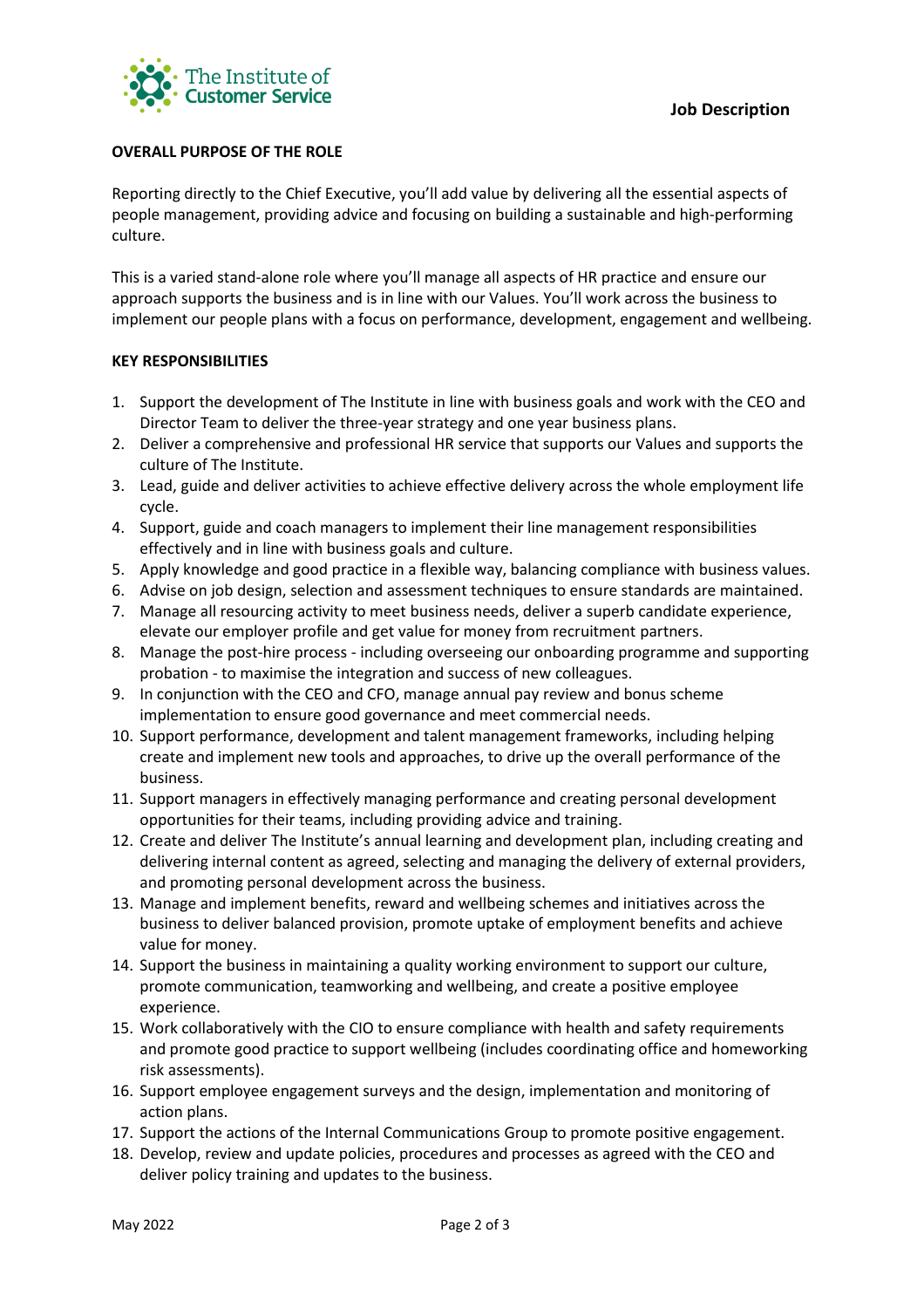

- 19. Maintain legal and good practice knowledge, implement relevant legal and process changes and train/inform managers and colleagues as necessary.
- 20. Oversee absence monitoring and provide support to resolve attendance, health and wellbeing concerns.
- 21. Produce a monthly HR report and commentaries in order to support management decisionmaking and to agree and implement relevant actions.
- 22. Manage HR system\* and all HR record-keeping to ensure efficiency, accuracy and GDPR compliance.
- 23. Implement monthly payroll actions in conjunction with Finance to ensure accurate and timely reports.
- 24. Manage employee correspondence, ensuring contractual and other changes are properly documented.
- 25. Work with external HR consultants on specific projects as determined by the CEO.

*\*HR system including ATS will be selected and implemented by this role in 2022*

## **ROLE DIMENSIONS**

Roles managed directly and indirectly: None

Financial responsibility / budget: learning and development; recruitment; benefits schemes and renewals; wellbeing; HR system.

Key relationships:

Internal: CEO, Directors, line managers; all employees indirectly.

External: Recruitment partners, benefits suppliers, external training providers.

Authority to act on behalf of the Institute: Within budget limits and as agreed with the CEO.

## **SUCCESS CRITERIA**

- A sustainable and high performing culture
- Strong working relationships with influence and profile across the business
- A role-model for our Values
- Efficient, robust and scalable people processes
- Appropriate action taken on performance, capability, and absence
- Effective and impactful delivery of internal learning and development activities
- Colleagues are actively engaged with their personal development
- High levels of employee engagement and wellbeing
- Positive employee engagement / satisfaction results
- Relevant and useful resources provided for colleagues to self-service (intranet)
- Effective communication and application of employment policy and good practice
- Delivery of resource plan within budget
- Proactive management of probation
- Reliable and up-to-date employment data and MI

#### **PERSONAL DEVELOPMENT**

It is your personal responsibility to ensure that your own professional knowledge and job skills are fully up-to-date at all times.